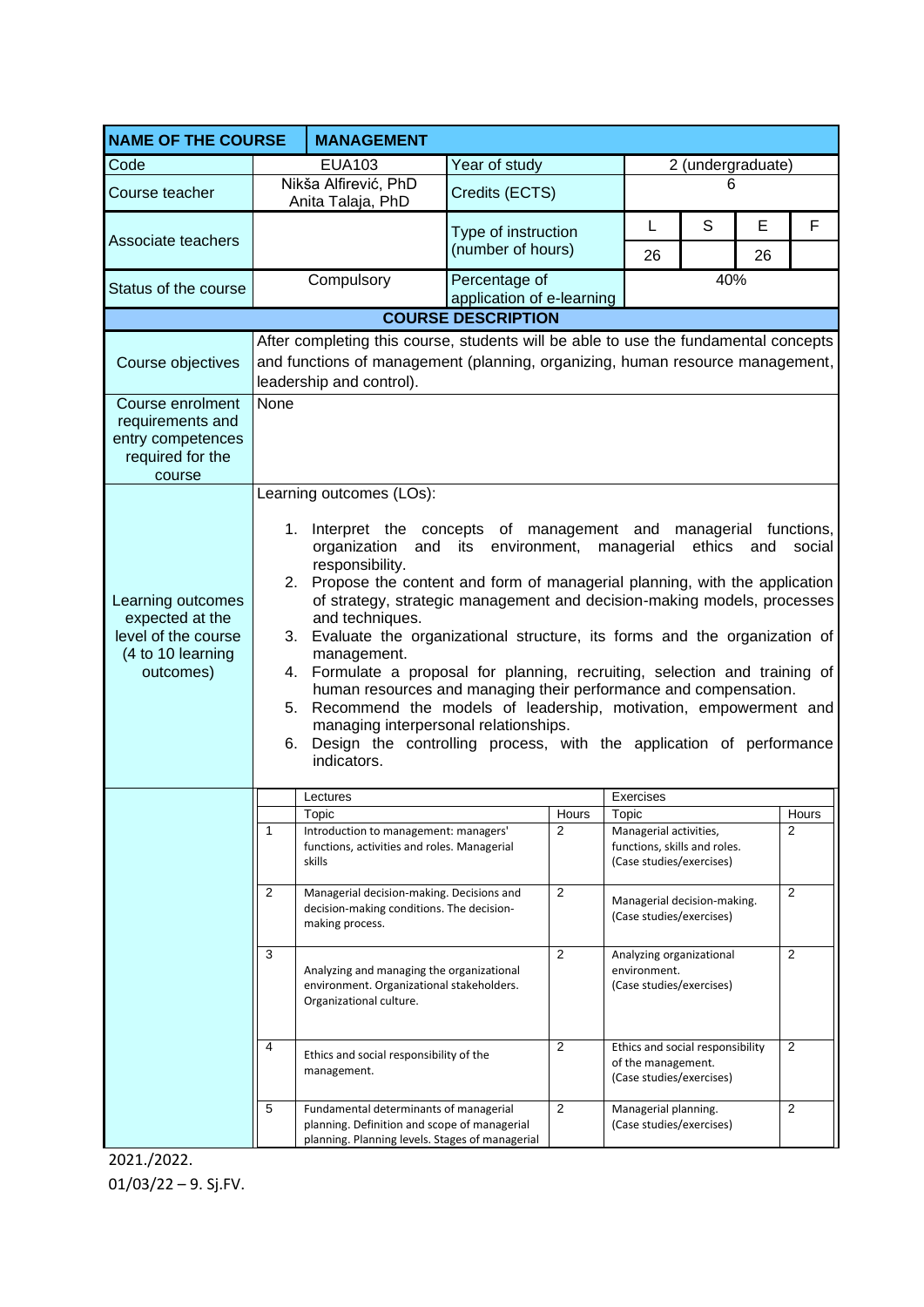|                                                                                      |                                                                                                                                                                                                                                                                                                                                                                          | responsibilities.                                        | planning. Time frames and planning |          |                |                                                                                             |                                                                                               |   |  |  |
|--------------------------------------------------------------------------------------|--------------------------------------------------------------------------------------------------------------------------------------------------------------------------------------------------------------------------------------------------------------------------------------------------------------------------------------------------------------------------|----------------------------------------------------------|------------------------------------|----------|----------------|---------------------------------------------------------------------------------------------|-----------------------------------------------------------------------------------------------|---|--|--|
| Course content<br>broken down in<br>detail by weekly<br>class schedule<br>(syllabus) | 6<br>Organizational strategy and strategic planning.<br>Strategic management.                                                                                                                                                                                                                                                                                            |                                                          |                                    |          | 2              | Strategy and strategic<br>management.<br>(Case studies/exercises)                           | 2                                                                                             |   |  |  |
|                                                                                      | 6                                                                                                                                                                                                                                                                                                                                                                        | Fundamentals of organizing. Organizational<br>structure. |                                    |          |                | 2                                                                                           | Division of labour.<br>Specialization.<br>(Case studies/exercises)<br>Self-evaluation test 1. | 2 |  |  |
|                                                                                      | 7<br>Adaptive organizational designs. New<br>approaches to organizing. Flexible work<br>arrangements.                                                                                                                                                                                                                                                                    |                                                          |                                    |          | $\overline{2}$ | Organizational charts.<br>(Case studies/exercises)                                          | 2                                                                                             |   |  |  |
|                                                                                      | 8                                                                                                                                                                                                                                                                                                                                                                        | <b>Evaluation 1</b>                                      |                                    |          |                |                                                                                             |                                                                                               |   |  |  |
|                                                                                      | 9<br>Human resources management. Planning,<br>recruiting and selection of human resources.                                                                                                                                                                                                                                                                               |                                                          |                                    |          |                | $\overline{2}$                                                                              | Planning human resources.<br>(Case studies/exercises)                                         | 2 |  |  |
|                                                                                      | 10<br>Performance review. Definition and<br>characteristics of different forms of<br>compensation. Compensation management.                                                                                                                                                                                                                                              |                                                          |                                    |          | $\overline{2}$ | Employee compensation.<br>(Case studies/exercises)                                          | 2                                                                                             |   |  |  |
|                                                                                      | 11<br>Leadership. Definition, models, characteristics.<br>Contemporary leadership.                                                                                                                                                                                                                                                                                       |                                                          |                                    |          |                | 2                                                                                           | Leadership styles.<br>(Case studies/exercises)                                                | 2 |  |  |
|                                                                                      | 12<br>Motivation: definition and theoretical<br>approaches. Empowerment and other<br>contemporary motivational programs.<br>13<br>Interpersonal processes. Groups.<br>Interpersonal and group conflict.<br>Communication in organizations.                                                                                                                               |                                                          |                                    |          |                | 2                                                                                           | Employee motivation and<br>empowerment.<br>(Case studies/exercises)                           | 2 |  |  |
|                                                                                      |                                                                                                                                                                                                                                                                                                                                                                          |                                                          |                                    |          |                | $\overline{2}$                                                                              | Communication and conflicts in<br>organizations.<br>(Case studies/exercises)                  | 2 |  |  |
|                                                                                      | 14<br>Fundamentals of managerial controlling.<br>Definition and stages of controlling. Levels of<br>control. Tools and systems for managerial<br>control. Performance indicators.                                                                                                                                                                                        |                                                          |                                    |          |                | 2                                                                                           | Controlling in management.<br>(Case studies/exercises)<br>Self-evaluation test 2.             | 2 |  |  |
|                                                                                      | 15<br><b>Evaluation 2</b>                                                                                                                                                                                                                                                                                                                                                |                                                          |                                    |          |                |                                                                                             |                                                                                               |   |  |  |
| Format of<br>instruction                                                             | x lectures<br>x seminars and workshops<br>x exercises<br>$\Box$ on line in entirety<br>x partial e-learning<br>$\Box$ field work                                                                                                                                                                                                                                         |                                                          |                                    |          |                | x independent assignments<br>$\Box$ multimedia<br>laboratory<br>work with mentor<br>(other) |                                                                                               |   |  |  |
|                                                                                      | Students have to participate in classes and all assignments. Relevant                                                                                                                                                                                                                                                                                                    |                                                          |                                    |          |                |                                                                                             |                                                                                               |   |  |  |
| <b>Student</b><br>responsibilities                                                   | documentation on student attendance will be maintained. Requirement for the<br>successful completion of the course is 50% of class attendance for regular, full-time<br>students and 25% for part-time students. Students are also required to participate in<br>2 self-evaluation quizzes on the Moodle system, as to be allowed to participate in<br>final evaluation. |                                                          |                                    |          |                |                                                                                             |                                                                                               |   |  |  |
| Screening student<br>work (name the                                                  | Class<br>attendance                                                                                                                                                                                                                                                                                                                                                      |                                                          | 0.5<br><b>ECTS</b>                 | Research |                |                                                                                             | Practical training                                                                            |   |  |  |

2021./2022. 19/10/21 – 2.Sj.FV.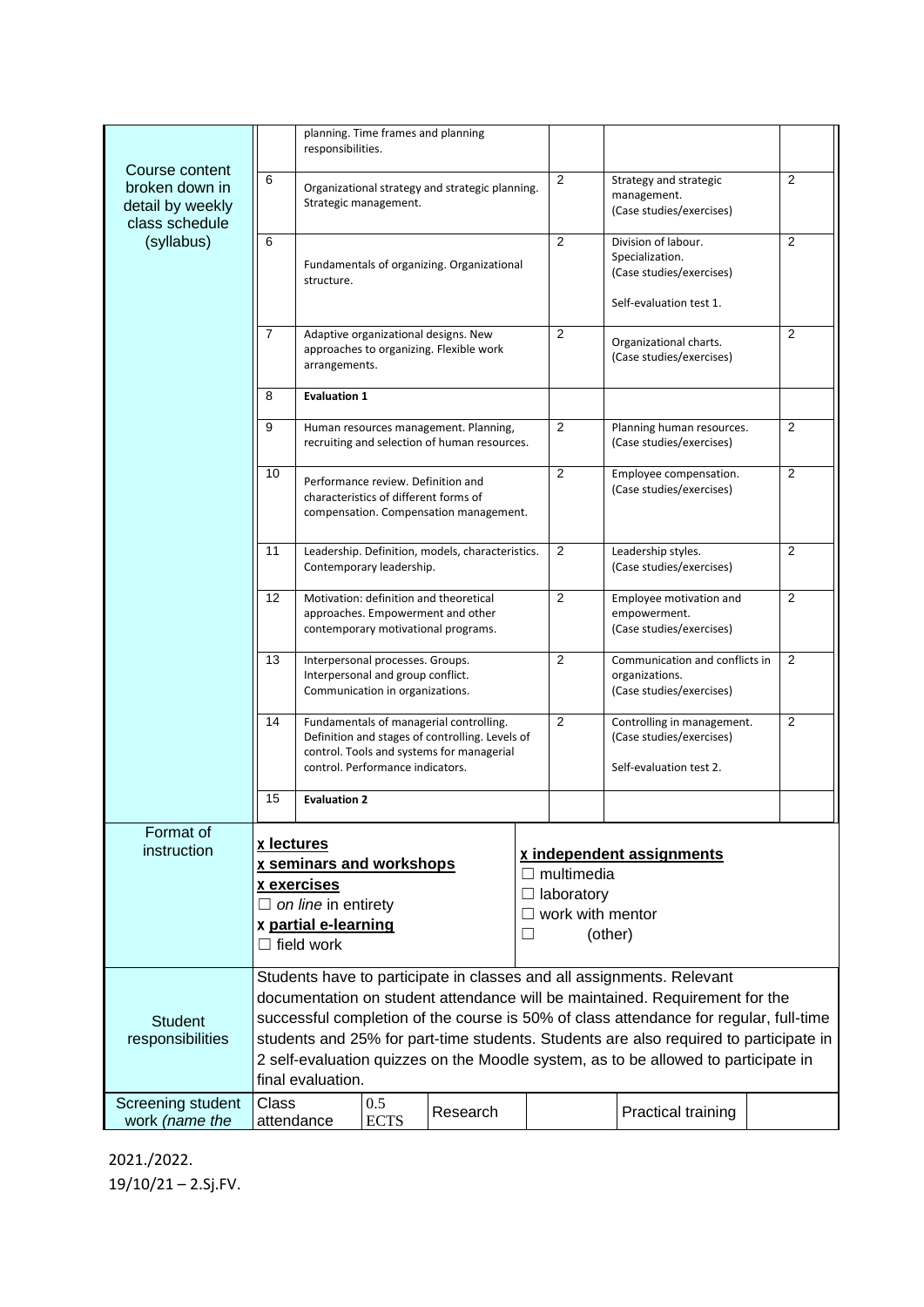| proportion of ECTS<br>credits for each<br>activity so that the<br>total number of<br><b>ECTS</b> credits is<br>equal to the ECTS<br>value of the course) | Experimental<br>work                                                                                                                                                                                                                                                                                                                                                                                                                                                                                                                                                                                                                                                                                                                                                                                                                                                                                                                                                                                                                                                                                                                                                                                                                                                                                                                                                                                                                                                                                                                                                                                                                                                                                                                                                                                                                                                                                                                                                                                                                                                                                                                                                                                                                                                                                                                                                                                                                                                                          | Report           |  | Individual work<br>during exercises                                       | 2 ECTS*   |  |  |
|----------------------------------------------------------------------------------------------------------------------------------------------------------|-----------------------------------------------------------------------------------------------------------------------------------------------------------------------------------------------------------------------------------------------------------------------------------------------------------------------------------------------------------------------------------------------------------------------------------------------------------------------------------------------------------------------------------------------------------------------------------------------------------------------------------------------------------------------------------------------------------------------------------------------------------------------------------------------------------------------------------------------------------------------------------------------------------------------------------------------------------------------------------------------------------------------------------------------------------------------------------------------------------------------------------------------------------------------------------------------------------------------------------------------------------------------------------------------------------------------------------------------------------------------------------------------------------------------------------------------------------------------------------------------------------------------------------------------------------------------------------------------------------------------------------------------------------------------------------------------------------------------------------------------------------------------------------------------------------------------------------------------------------------------------------------------------------------------------------------------------------------------------------------------------------------------------------------------------------------------------------------------------------------------------------------------------------------------------------------------------------------------------------------------------------------------------------------------------------------------------------------------------------------------------------------------------------------------------------------------------------------------------------------------|------------------|--|---------------------------------------------------------------------------|-----------|--|--|
|                                                                                                                                                          | Essay                                                                                                                                                                                                                                                                                                                                                                                                                                                                                                                                                                                                                                                                                                                                                                                                                                                                                                                                                                                                                                                                                                                                                                                                                                                                                                                                                                                                                                                                                                                                                                                                                                                                                                                                                                                                                                                                                                                                                                                                                                                                                                                                                                                                                                                                                                                                                                                                                                                                                         | Seminar<br>essay |  | Individual<br>evaluations<br>(Other)                                      | 3 ECTS**  |  |  |
|                                                                                                                                                          | <b>Tests</b>                                                                                                                                                                                                                                                                                                                                                                                                                                                                                                                                                                                                                                                                                                                                                                                                                                                                                                                                                                                                                                                                                                                                                                                                                                                                                                                                                                                                                                                                                                                                                                                                                                                                                                                                                                                                                                                                                                                                                                                                                                                                                                                                                                                                                                                                                                                                                                                                                                                                                  | Oral exam        |  | Written<br>evaluation of<br>managerial tools<br>and techniques<br>(Other) | 2.5 ECTS* |  |  |
|                                                                                                                                                          | Written exam                                                                                                                                                                                                                                                                                                                                                                                                                                                                                                                                                                                                                                                                                                                                                                                                                                                                                                                                                                                                                                                                                                                                                                                                                                                                                                                                                                                                                                                                                                                                                                                                                                                                                                                                                                                                                                                                                                                                                                                                                                                                                                                                                                                                                                                                                                                                                                                                                                                                                  | Project          |  | Group work<br>during exercises<br>(Other)                                 | 0.5 ECTS  |  |  |
| Grading and<br>evaluating student<br>work in class and at<br>the final exam                                                                              | * Students are required to individually study the study material, available on the<br>Moodle LMS and submit the individual solutions to the case studies, by using the<br>Moodle LMS. Once in the semester, students are expected to prepare an individual<br>presentation of the study material. This presentation will be discussed in class<br>(exercises). Students are expected to participate in discussions, covering all LOs in<br>this subject (during exercises). If the student fails to show their success in LOs,<br>covering the managerial tools and techniques, this can be substituted by a written<br>evaluation of managerial tools and techniques at the end of the semester.<br>** Two individual evaluations are organized during the semester. The condition to<br>participate in the second evaluation is the positively evaluated first one. The score is<br>calculated as a mean of scores for both evaluations. If the student fails to pass the<br>evaluations, those can be substituted by a final evaluation at the end of the<br>semester. This form of evaluation evaluates the individual success in achieving all<br>the course LOs.<br>Complete evaluation of student work is based on the following weights:<br>Evaluation of individual LO achievement - based on the two individual<br>evaluations, during the semester, or the final cumulative evaluation, after<br>the end of the semester (60% of the complete evaluation);<br>Evaluation of individual & group LO achievement of tools and techniques of<br>$\bullet$<br>management - based on the individual presentation of a professional<br>article, case study, or a video lecture material and group discussions on the<br>exercises (40% of the complete evaluation);<br>Evaluation of LO achievement of tools and techniques of management can<br>be substituted by an individual evaluation of managerial tools and<br>techniques at the end of the semester (40% of the complete evaluation).<br>Score of the individual evaluation is presented as a percentage (on the scale of 0%<br>to 100%).<br>Overall evaluation is based on the weighted average score. The minimum score for<br>the class to be successfully completed is 50% of the overall weighted average<br>score.<br>Marks, describing the LO achievement, are associated with the following values of<br>the overall weighted average score:<br>50-58% - satisfactory (2)<br>59-71% - good (3)<br>72-84% - very good (4) |                  |  |                                                                           |           |  |  |

2021./2022. 19/10/21 – 2.Sj.FV.